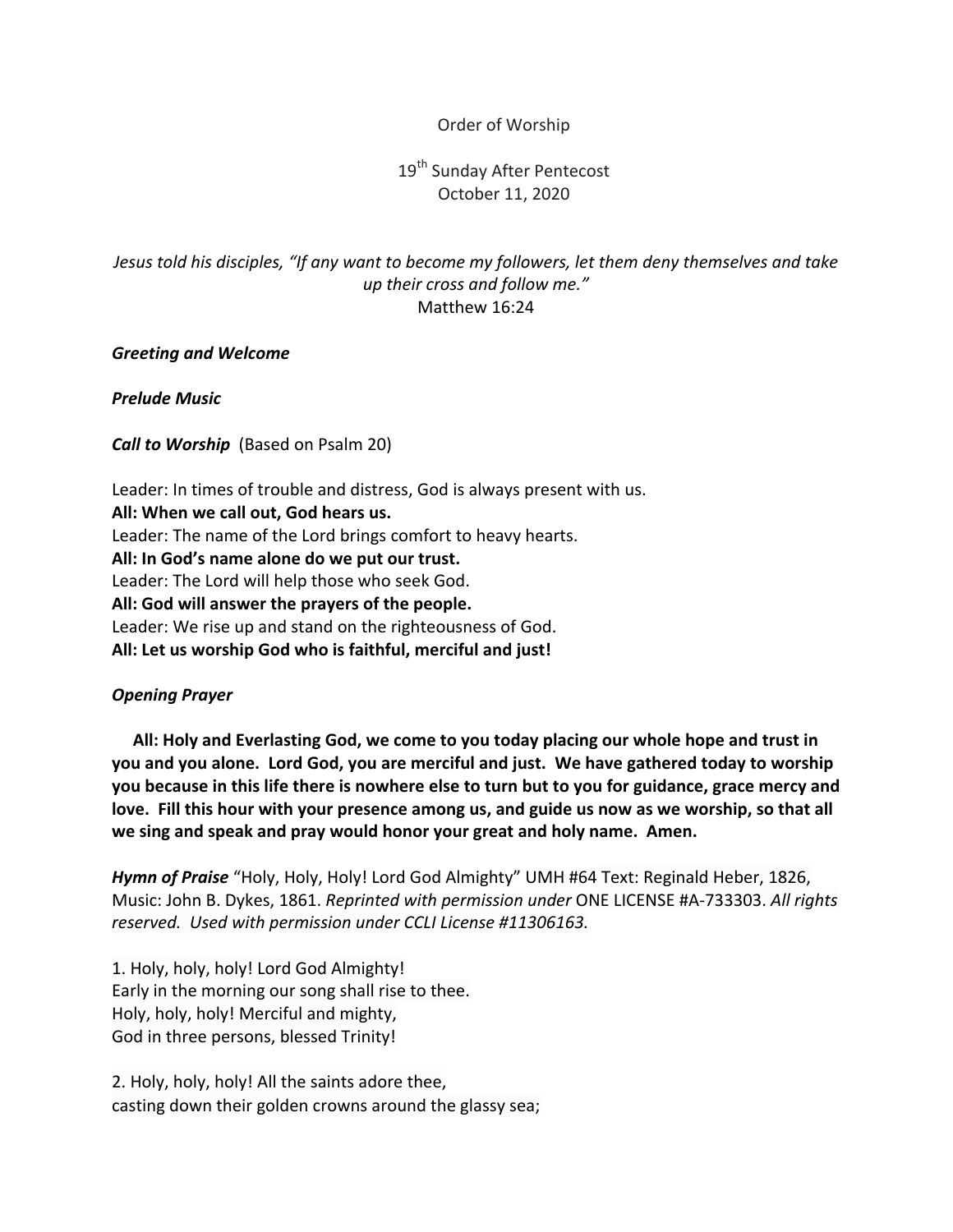cherubim and seraphim falling down before thee, which wert, and art, and evermore shalt be.

3. Holy, holy, holy! Though the darkness hide thee, though the eye of sinful man thy glory may not see, only thou art holy; there is none beside thee, perfect in power, in love and purity.

4. Holy, holy, holy! Lord God Almighty! All thy works shall praise thy name, in earth and sky and sea. Holy, holy, holy! Merciful and mighty, God in three persons, blessed Trinity.

**A Modern Affirmation** (*Adapted from The Abingdon Worship Annual 2009, © 2008 Abingdon Press. Based on Ephesians 4:1-16).*

There is one hope, one calling, to which we are called. **The hope in our lives is Jesus.** There is one hope, one calling, to which we are called. **The call we must answer is God's.** There is one faith, one hope, one Lord of us all. **The Lord of our lives is Jesus.** There is one baptism, one Father, one Mother of all. **The Creator who calls us is God.** We are one body, one family, one church, **woven by the Spirit with bonds of peace.** With Christ's children throughout all of this earth, **we are one body in unity and love.**

**Gloria Patri** "Glory Be to the Father" Text: Lesser Doxology. Music: Charles Meineke. Reprinted with permission under ONE LICENSE #A-733303. All rights reserved. Used with permission under *CCLI License #11306163.*

Glory be to the Father and to the Son and to the Holy Ghost; as it was in the beginning, is now, and ever shall be, world without end. Amen. Amen.

**Scripture Reading** Ezekiel 37:1-14 (NIV)

The hand of the LORD was on me, and he brought me out by the Spirit of the LORD and set me in the middle of a valley; it was full of bones. He led me back and forth among them, and I saw a great many bones on the floor of the valley, bones that were very dry. He asked me, "Son of man, can these bones live?"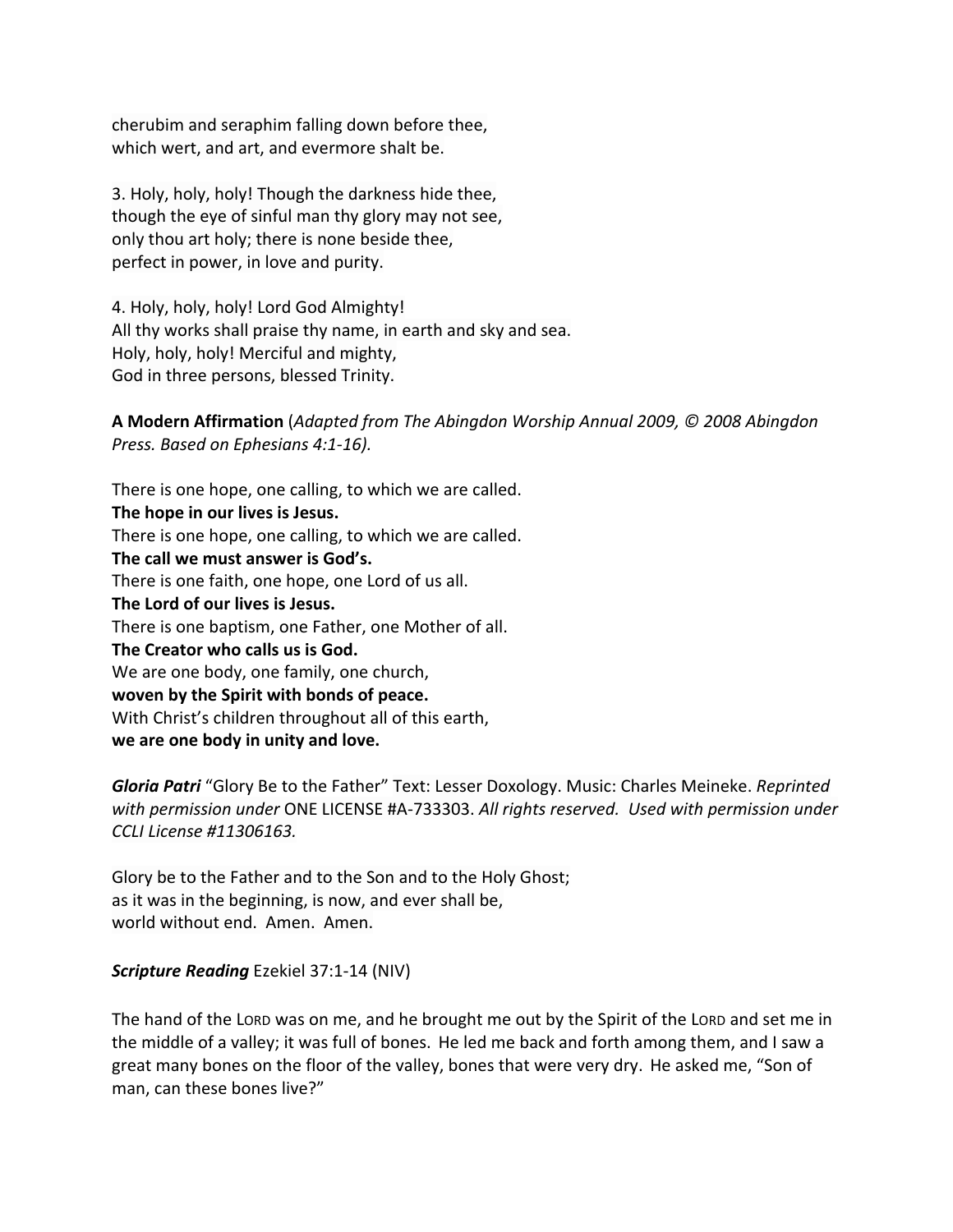I said, "Sovereign Lorp, you alone know."

Then he said to me, "Prophesy to these bones and say to them, 'Dry bones, hear the word of the Lorn! This is what the Sovereign Lorn says to these bones: I will make breath<sup>[a]</sup> enter you, and you will come to life. I will attach tendons to you and make flesh come upon you and cover you with skin; I will put breath in you, and you will come to life. Then you will know that I am the LORD.'"

So I prophesied as I was commanded. And as I was prophesying, there was a noise, a rattling sound, and the bones came together, bone to bone. I looked, and tendons and flesh appeared on them and skin covered them, but there was no breath in them.

Then he said to me, "Prophesy to the breath; prophesy, son of man, and say to it, 'This is what the Sovereign Lord says: Come, breath, from the four winds and breathe into these slain, that they may live." So I prophesied as he commanded me, and breath entered them; they came to life and stood up on their feet—a vast army.

Then he said to me: "Son of man, these bones are the people of Israel. They say, 'Our bones are dried up and our hope is gone; we are cut off.' Therefore prophesy and say to them: 'This is what the Sovereign Lord says: My people, I am going to open your graves and bring you up from them; I will bring you back to the land of Israel. Then you, my people, will know that I am the Lorp, when I open your graves and bring you up from them. I will put my Spirit in you and you will live, and I will settle you in your own land. Then you will know that I the Lord have spoken, and I have done it, declares the LORD."

The Word of God for the people of God. Thanks be to God.

**Sermon** "Rise Up" (A Message About God and the Pandemic) Rev. Matthew B. Sergent

### *Pastoral Prayer*

#### **Stewardship Moment** "The Courageous Gift"

**Doxology** "Praise God, from Whom All Blessings Flow" #94 UMH Words: Thomas Ken 1674, adapt. by Gilbert H. Vieira, 1978. Music: Geistlichee Kirchengesange, 1623; harm. by Ralph Vaughn Williams, 1906. *Reprinted with permission under* ONE LICENSE #A-733303. All rights reserved. Used with permission under CCLI License #11306163.

Praise God, from whom all blessings flow; praise God, all creatures here below: Alleluia! Alleluia! Praise God, the source of all our gifts!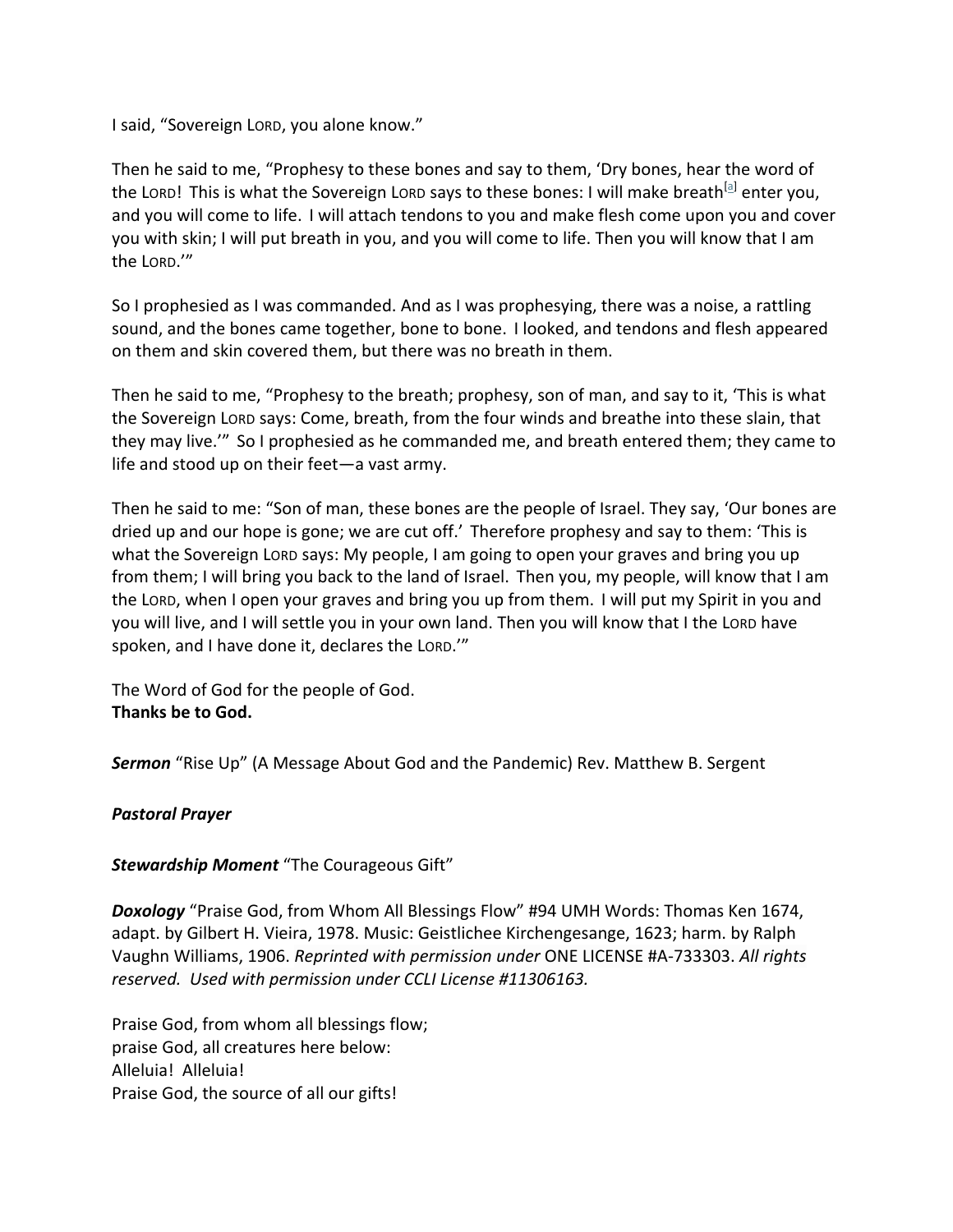Praise Jesus Christ, whose power uplifts! Praise the Spirit, Holly Spirit! Alleluia! Alleluia! Alleluia!

*Hymn* "Jesus Is All the World to Me" UMH #469 Text: Will L. Thompson, 1847-1909 Music: Will L. Thompson, 1847-1909. Words and Music: Graham Kendrick, 1992. Reprinted with permission under ONE LICENSE #A-733303. All rights reserved. Used with permission under *CCLI License #11306163.* 

1. Jesus is all the world to me, my life, my joy, my all; he is my strength from day to day, without him I would fall. When I am sad, to him I go, no other one can cheer me so; when I am sad, he makes me glad, he's my friend.

2. Jesus is all the world to me, my friend in trials sore; I go to him for blessings, and he gives them o'er and o'er. He sends the sunshine and the rain, he sends the harvest's golden grain; sunshine and rain, harvest of grain, he's my friend.

3. Jesus is all the world to me, and true to him I'll be; O how could I this friend deny, when he's so true to me? Following him I know I'm right, he watches o'er me day and night; following him by day and night, he's my friend.

4. Jesus is all the world to me, I want no better friend; I trust him now, I'll trust him when life's fleeting days shall end. Beautiful life with such a friend, beautiful life that has no end; eternal life, eternal joy, he's my friend.